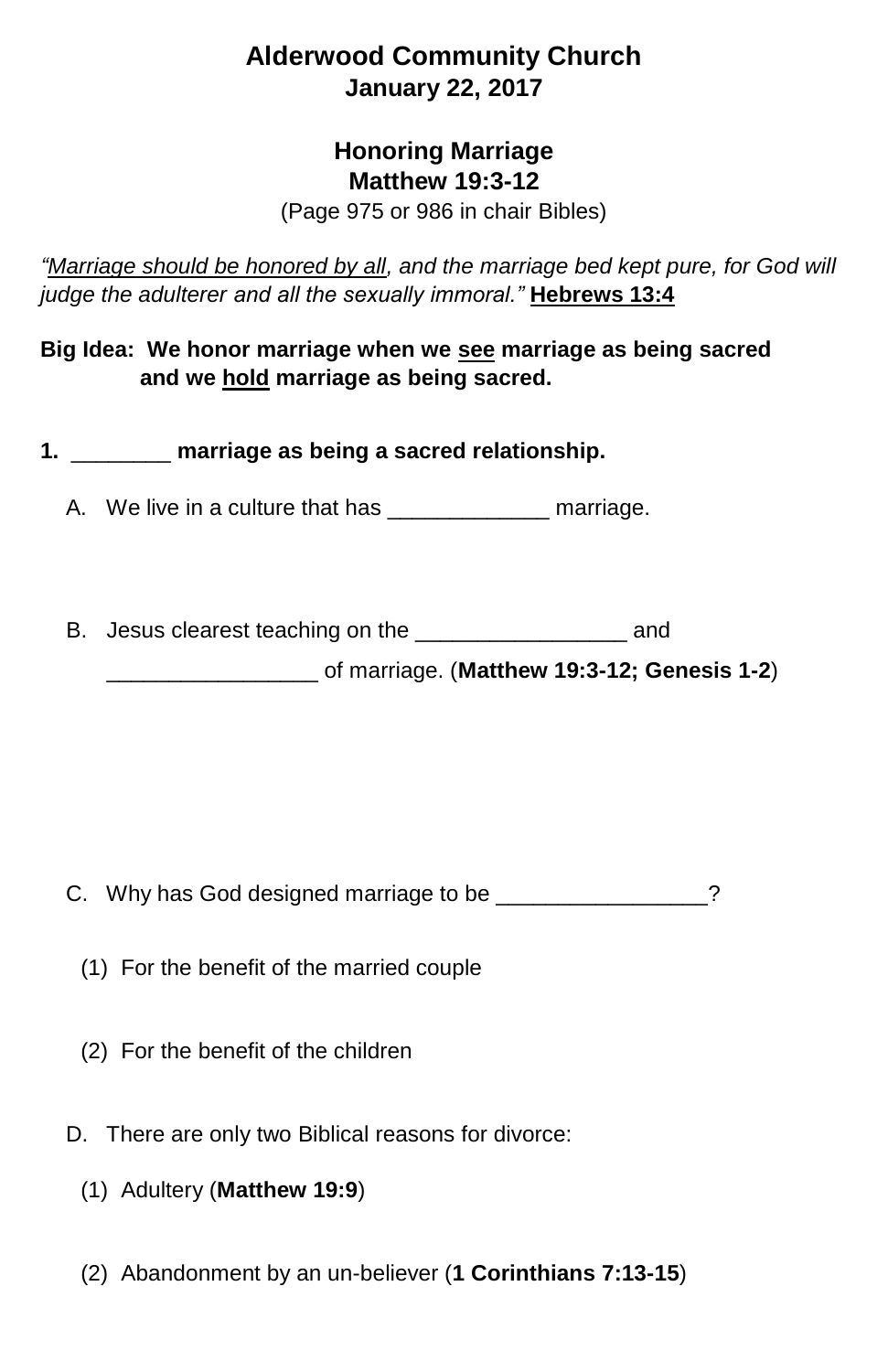- (3) In all other cases, a believer is to remain single or be reconciled to their spouse. (**1 Corinthians 7:10-11**)
- (4) Divorce can be forgiven, but God's grace should not be exploited. "*If we confess our sins, he is faithful and just and will forgive us our sins and purify us from all unrighteousness*."

**2.** \_\_\_\_ \_\_\_\_ **marriage as being a sacred relationship.**

A. We must develop a mindset!

*"Don't be conformed to this world, but be transformed by the renewing of your mind."* **Romans 12:2**

B. We must develop an \_\_\_\_\_\_\_\_\_\_\_\_\_\_\_\_ mindset!

"*Do nothing out of selfish ambition or vain conceit, but in humility consider others better than yourselves. Each of you should look not only to your own interests, but also to the interest of others. Your attitude should be the same as that of Jesus Christ*." **Philippians 2:3-5**

## **Sermon Questions:**

- 1. What was the best marriage advice you ever received?
- 2. How has divorce touched you personally? Who was affected? In what way?
- 3. What do we mean when we say marriage is "sacred"?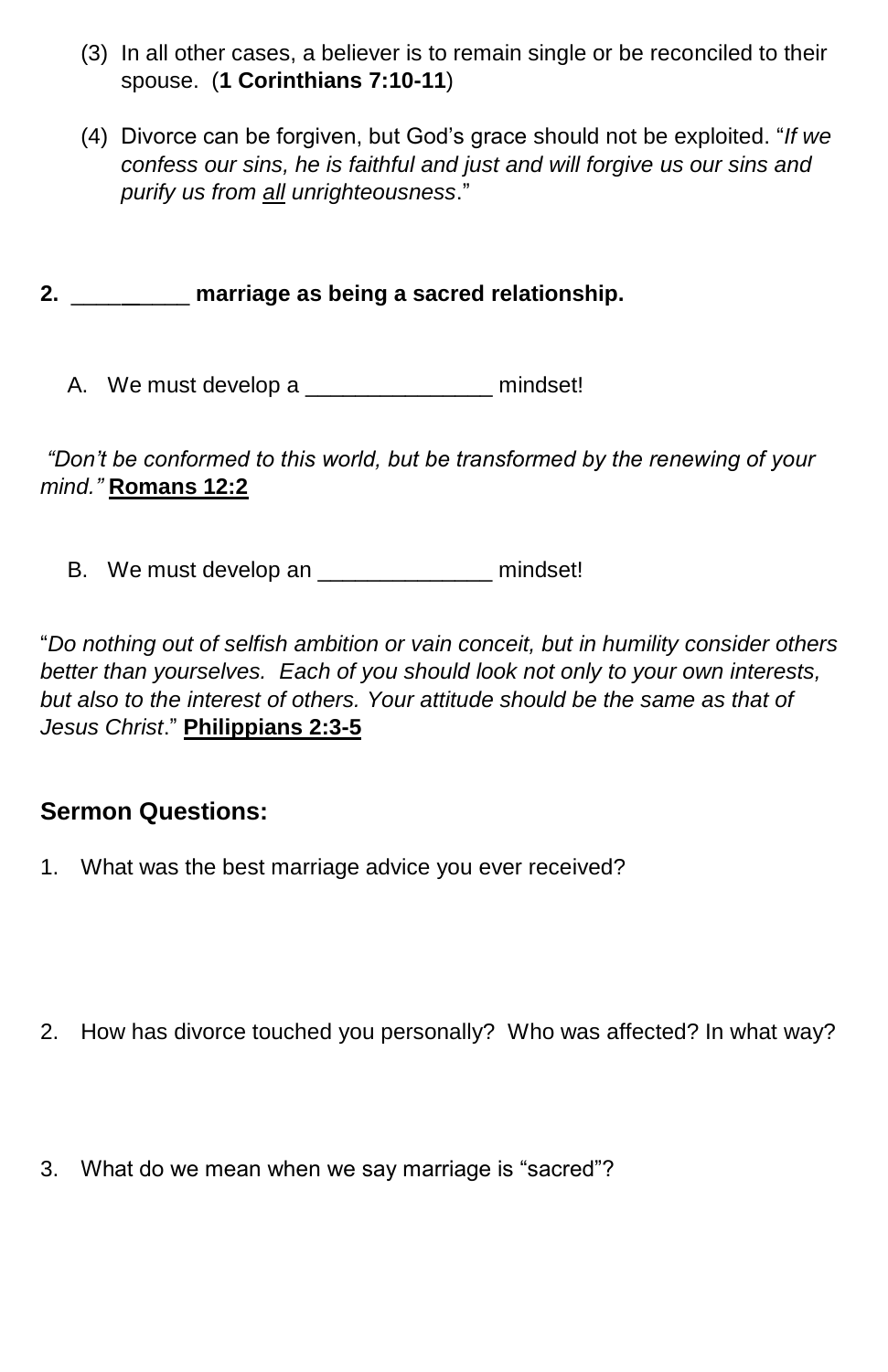4. Read **Matthew 19:1-12**. What were the Pharisees looking for from Jesus?

How did He respond to them?

5. What do these verses have to say about God's design for marriage?

**Genesis 1:26-27; 2:24-25**

**Proverbs 5:1-23**

**Ephesians 5:22-30**

**Hebrews 13:4**

Why do we tend to talk about "loopholes" (like the Pharisees in **Matthew 19**) rather than God's ideal?

6. Is it true that divorce will not hurt the children? How would you respond to someone who says, "My divorce will not hurt my children, they are better off without their father/mother in their life"?